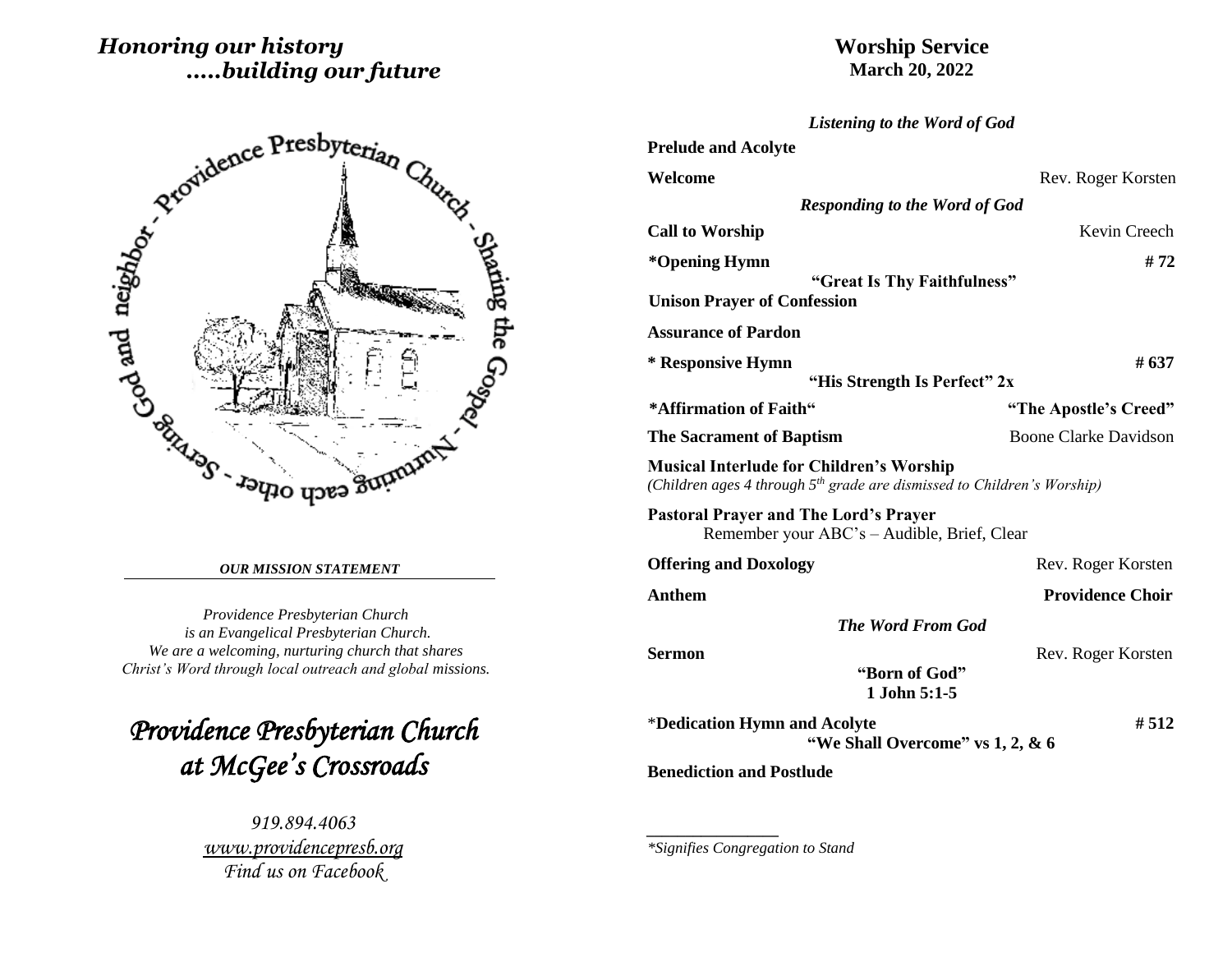#### *For safety/security, no exterior doors will be propped open during service and all doors will be locked during the 11:00 am service.*

*The Sanctuary will be available during the Easter Sunday Service for you to come and enjoy a live broadcast.*

**The Congregational Care Committee supplies Prayer Shawls** for anyone who may be in need of physical warmth during the Worship Service. Shawls are located in the entrance. *Please leave the used shawl in your chair and they will be cleaned.*



*A Nursery is offered during Worship Services for infants – 3 year olds. Children ages 4 - 5 th grade are invited to attend Children's Worship after the Affirmation of Faith.*

*Thank you for placing any discarded bulletins in the blue recycle bin.*

#### *Weekly Statistics*

| 2021 General fund Receipts through December \$344,405.67 |  |
|----------------------------------------------------------|--|
| 2021 General Fund Expenses through December \$293,620.64 |  |
|                                                          |  |
|                                                          |  |
|                                                          |  |
|                                                          |  |
| General Fund Receipts so far for March\$10,914.84        |  |
|                                                          |  |
|                                                          |  |
|                                                          |  |

## **PRAYER LIST OF JOYS AND CONCERNS**

**JOYS:** Let the peace of Christ rule in your hearts, to which indeed you were called in one body. And be thankful. Colossians 3:15 ESV

## **CONCERNS:**

## **Members of the Providence Family in Long-Term Care: Chic (Charles) Folkman, Marilyn Johnson**, and **Bobbie Langdon.**

## **Persons Living with Cancer, including:**

**Lindsey Barber,** *(Davidsons');* **Scott Barnes, Heather Benson,** *(Christiane Wright);* **Joanne Boyle,** (*Bob Zattiero);* **Lisa Bradshaw***,* **Dede Bumgarner***, (B. Davidson);* **Shepherd Byrd,** *(Brenda Byrd);* **Paula Coates,** *(A. Benson);*  **Tabitha Collier, Pam Denning,** *(Carolyn J.);* **Consuelo Hawkins,** *(Sue Bryant);* **Sylvia Holbrook,** *(C. Johnson)*; **John Husuley,** *(C. Johnson);*  **Teresha McChann,** *(Bob Reed);* **Ryan Newnam, Bill Rice,** *(C. Johnson);*  **Andrew S.**, *(Sonderfan);* **Carol Sawyer,** *(Ray Sawyer);* **Thomas Stephenson,** *(Haley Jones);* **Mike Stropich,** *(Shawn & Rev. Nadia),* **Cindy Zattiero,** *(Bob Zattiero).*

## **Persons with Ongoing Health Concerns, including:**

**Debbie Bender and John***, (M. Lambert);* **Dean Benson,** *(Beck);* **Heidi Berggren and Family,** *(Doug S.);* **Worth Bowman, Ronnie Boyd,** *(M. Lambert);* **Evelyn Burdette, Joey Crocker, Junior Cassidy,** *(E. Newnam);* **Don Cox's father,** *(Chas & Brittany Davidson);* **Ricky Denning, Paula Elliott,** *(S. Bryant);* **Richard Embrey, Norma & Charles Evans,** *(C. Johnson);* **Chic & Mary Lou Folman, Pat Forren; Ronda Fullenkamp,**  *(Rick & Margie Taylor);* **Brian Guy,** *(Patsy Bowman);* **Keith Hamilton,** *(Mott);* **Willie Hardison,** *(Carol Sawyer);* **John Harris,** (*A. Jones)*; **Karen Cherry Houston,** *(C. Davidson);* **Brian Johnson,** (*Don Dupree);* **Tonya Johnson,** *(EPC, Galatia PC);* **Jordan Kefauver,** *(B. Jones);* **Jonathan Kershaw, Laura Kershaw,** *(Jonathan & Carole Kershaw);* **Becky** 

**Kleaver, Harley Kremer***, (Andrea Jones);* **Cathy Maddux, Ray Manuel,**  *(Nadine Reed);* **Bill Massey,** *(Bob Reed);* **Ken McGee***, (A. Benson);* **Elsie Nederhoff,** *(L. Roberts);* **Daphne Noles***; (Christiane Nooney),* **Mary Tyler Nordan***, (Nordans);* **Ed & Lou Penny, Mary Powell, Caleb Reese,** (*A. Jones);* **Lycia Reese,** *(A. Jones);* **Jim Ricker,** *(Newnam's);* **John Rogers***,*  **Marty Smith, Peggy Smith,** *(J. Mott);* **Mitch Sonderfan***, (D. Sonderfan);* **Southers, Ann K. Stephenson, Joseph Stewart,** *(Kathy Wood);* **Charles Tadlock,** *(P. Collier);* **Jean Yeager,** *(Rich Lambert);* **Eva Younts,** *(Nadine Reed); and* **Carolyn Zattiero***.*